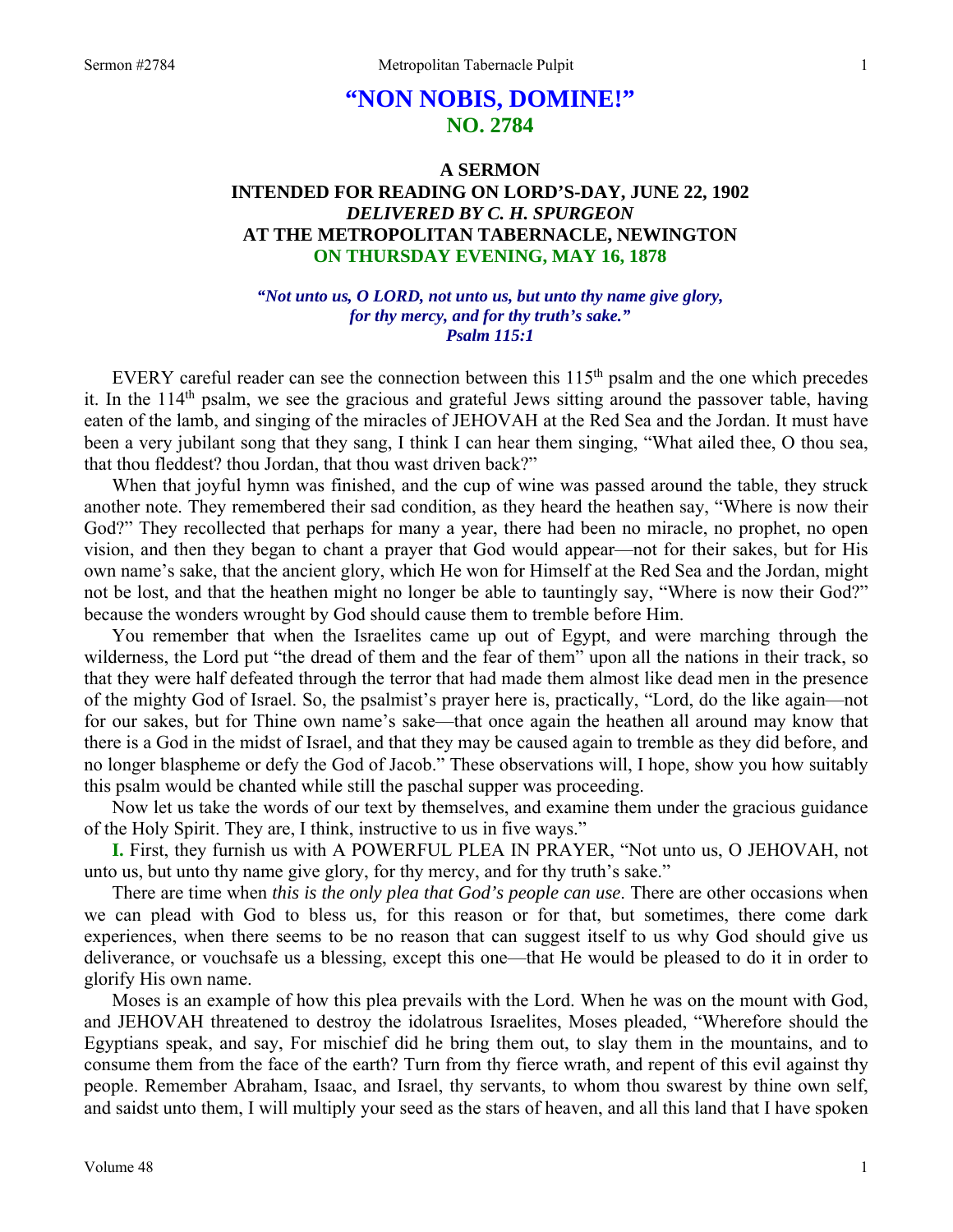of will I give unto your seed, and they shall inherit it for ever. And the LORD repented of the evil which he thought to do unto his people."

Joshua also used the same plea when he said to the Lord, after Israel's defeat at Ai, "What wilt thou do unto thy great name?" He could not say, "Lord, hear me for Israel's sake," for they were utterly unworthy. He did not dare to say, "Deliver us for my sake," he had not conceit or self-righteousness enough to present such a plea as that. He could not even say, "Hear us for Abraham, and Isaac, and Jacob's sake," for the people had broken the covenant which God had made with their fathers, so he pleaded with the Lord, "Think of thine own honor, think of thy great name, think of thy repute among the heathen," and thus he prevailed.

It is noteworthy that that awful attribute of holy jealousy, which, under some aspects, is like a terrible flame, is the very one which helps us when everything else fails. JEHOVAH is very jealous of His own honor, and hence it is that when the heathens say, "Where is now their God?" He answers their taunt by ceasing to chasten His people—not for their sakes, but for His own mercy and truth's sake, that the heathen may not think Him unmerciful to His people, nor be able to accuse Him of being unfaithful to His covenant.

Brothers and sisters, in all your times of distress, you will do well to urge this plea with the Lord. Possibly, you are pleading for a certain class of men or women who have grossly sinned, it may be that you have on your heart, the case of one person who has gone to great lengths of iniquity. You can always plead, "Lord, save that sinful soul, to make Thy grace the more illustrious. Do it that others, who have witnessed his sin, may admire Thy wonderful compassion—that his relatives and friends, who have heard his blasphemies, and been horrified by them, may see what Thou can do when Thou dost bare Thine almighty arm, and magnify Thy deeds of grace."

You may be emboldened to urge that plea, *notwithstanding the vileness of the person for whom you plead*. In fact, the sinfulness of the sinner may even be your plea that God's mercy and lovingkindness may be seen the more resplendently by all who know of the sinful soul's guilt.

And if your prayer should not be on behalf of some gross transgressor, but on behalf of a fallen church—suppose it should be for a church that has lost its first love, a church that has turned aside from the truth, a church which has ceased to be zealous, a church like that of Laodicea, fit only to be spewed out of the mouth of Christ—you may still come before Him and say, "Lord, revive it—not for that church's sake, for You might well make it a desolation, like Shiloh, where the ark of the covenant was at the first—but do it for Your name's sake, that all may see that You can trim the lamp when it already smokes, and gives forth a nauseous stench—that You can take the fig tree ere it is utterly barren, and dig about it, and dung it, and make it bring forth fruit, O You wondrous Husbandman of the vineyard!"

I leave that thought with you, suggesting that in your solitude when you withdraw to pray—I mean you who, like Jacob, have your Jabboks and your Peniels—you will find that this is one of the mightiest weapons that you can wield in that secret midnight conflict. There is a sacred art of gripping even the Angel of the covenant in that time of mysterious wrestling. Say, "For Christ's sake, for God's name's sake, for His love's sake, for the Gospel's sake,"—for all these are mightily prevalent pleas with the Most High.

Let me just whisper a word in the ear of anyone who has scarcely learned to pray. Poor sinner—

#### *"Laden with guilt and full of fears,"—*

you say, "How can I plead with God for mercy? I have rejected it for years, I have often been rebuked, and I have hardened my neck, I fear I have no plea with which to urge my suit in craving God's mercy." Here is one for you to use, say to Him, "For Thy mercy and Thy love's sake, have pity upon me, the least deserving of all Thy creatures, for surely, if Thou wilt but save me, it will be an eternal wonder to men and to angels. If Thou wilt save me, then I will sing—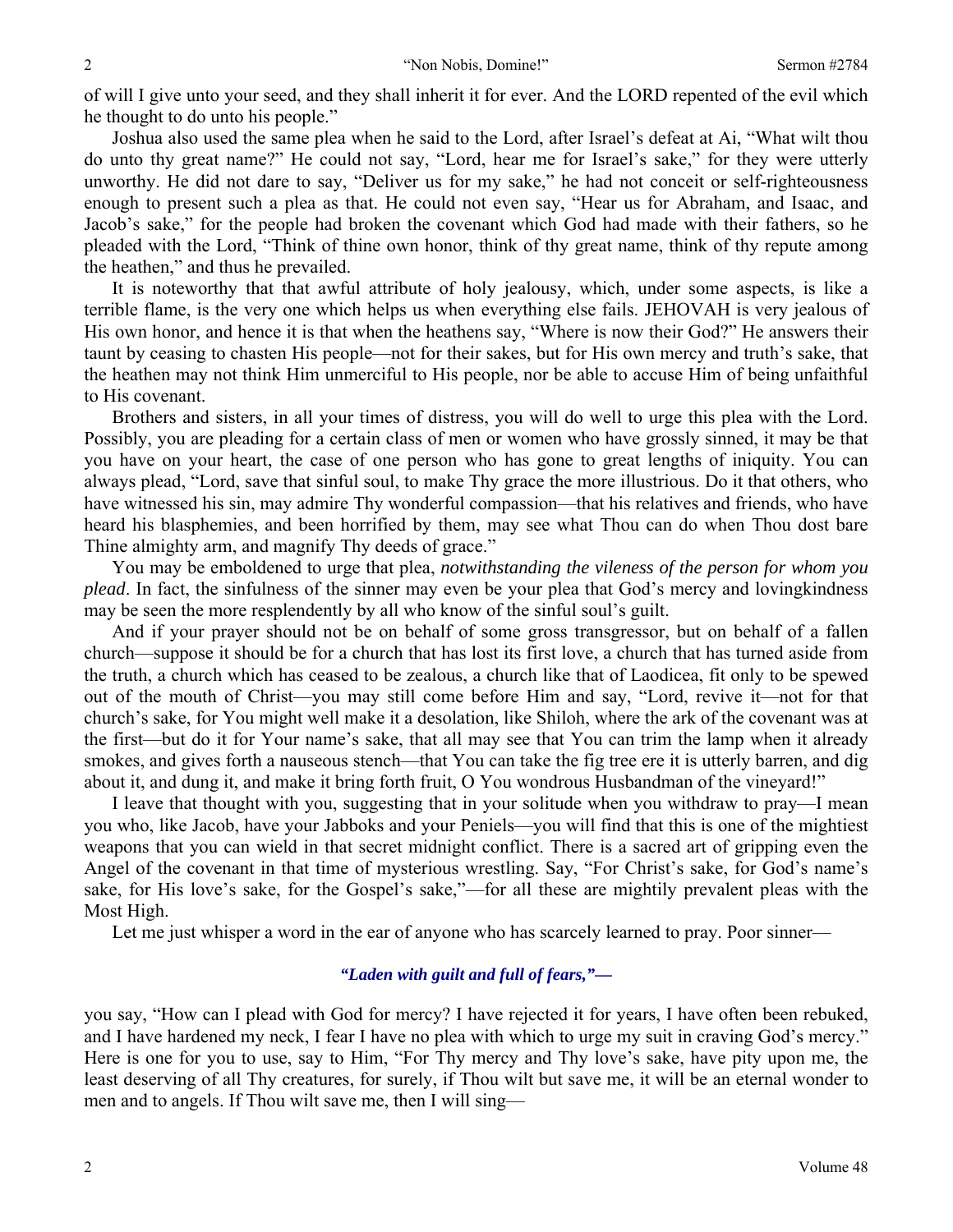#### Sermon #2784 **3** The same of the Sermon and the Sermon and the Sermon and the Sermon and the Sermon and the Sermon and Sermon and Sermon and Sermon and Sermon and Sermon and Sermon and Sermon and Sermon and Sermon and Serm

#### *"All Thy mercy's depths I prove, All its heights are seen in me."*

I remember one, who said, "Oh, if the Lord Jesus Christ will but pardon me, He shall never hear the last of it!" And this is what all poor guilty souls may truly say, "Should there be mercy for such a sinner as I am—so old a sinner—so daring a sinner—so God-provoking a sinner? God's grace blot out my sin? Will the Lord put me into His family, and call me His child? Then, tell it in the deeps of hell, and let all the devils know what great things God can do, and tell it in the heights of heaven, and let all the principalities and powers there learn new music as they sing of the greatness of the lovingkindness of the Lord, who can pardon and save the very chief of sinners."

I suggest that every seeking sinner here should plead the name of God, and plead the glory of Christ, plead that He will be honored, that men will magnify His great name and the preciousness of His atoning blood, and the power of His Gospel, if it shall save you. This is a good plea, take care that you use it.

**II.** Now, secondly, my text appears to me to embody THE TRUE SPIRIT OF PIETY, "Not unto us, O Lord, not unto us, but unto thy name give glory, for thy mercy, and for thy truth's sake." That is to say, true religion does not seek its own honor.

Self-seeking is the exact opposite of the spirit of a true Christian. He would rather strip himself and say, "Not unto me, but unto Thee, O Lord, be all honor and glory!" He seeks no crown to put upon his own head, twice he refused to wear it. Even if the world would press it upon him, he says, "Not unto me, not unto me." He does not wish for honor, he has done with self-seeking, his one great objective now is to glorify God, "Unto thy name give glory, for thy mercy, and for thy truth's sake." Do you not think, dear friends, that if this is the true spirit of religion, we shall very often have to condemn ourselves for being so faulty in it?

For instance, suppose, *in preaching the Gospel,* a man has, even as a small part of his motive, that he may be esteemed an eloquent person, or that he may have influence over other men's minds—I will not suppose that he has so sordid a motive as worldly gain—but I need not "suppose" what I have suggested, for it is lamentably true that this mixture of motives may steal over the preacher's soul. Ah! but we must fight against this evil with all our might.

Somebody once told Master John Bunyan that he had preached a delightful sermon. "You are too late," said John, "the devil told me that before I left the pulpit." Satan is greatly adept in teaching us how to steal our Master's glory. Yet, if ever we speak aright, it is because we are taught of the Spirit, and not because of our own wisdom.

Even when we have had the undoubted help of the Holy Ghost, we are far too apt to attribute at least some little power to ourselves. But a true servant of the Lord Jesus Christ loathes himself when he finds that this evil habit has fastened itself upon him, and he cries, "No, Lord, not unto me, not unto me, but unto Thy name give all the glory and praise." We are to preach so as to glorify God, not to glorify ourselves, and the man who occupies the pulpit merely that he may manifest his own cleverness, ought to be hurled from it forthwith, for he has no right there whatsoever. "Glory be to God," should always be the preacher's motto.

And as it should be so with our preaching, do you not think that the same thing is true concerning *our praying?* Are there no petitions, presented at prayer meetings, in which there is at least some idea that we are saying very proper things, and very pretty things, and that people will think we have a great gift of prayer? Did you never have such a feeling as that steal over you? Yet, my brother, the only prayer of the right kind is that which is offered for the glory of God. If I turn from your public prayers, and look into your private supplications, shall I not see self there?

The right spirit in which to do everything is to do all to the glory of God. *In almsgiving,* for instance—a practice which, I trust, will never die out, though there are some who tell us that it is wicked to give to the poor—in almsgiving is it not possible to do it simply to get rid of the applicant, or to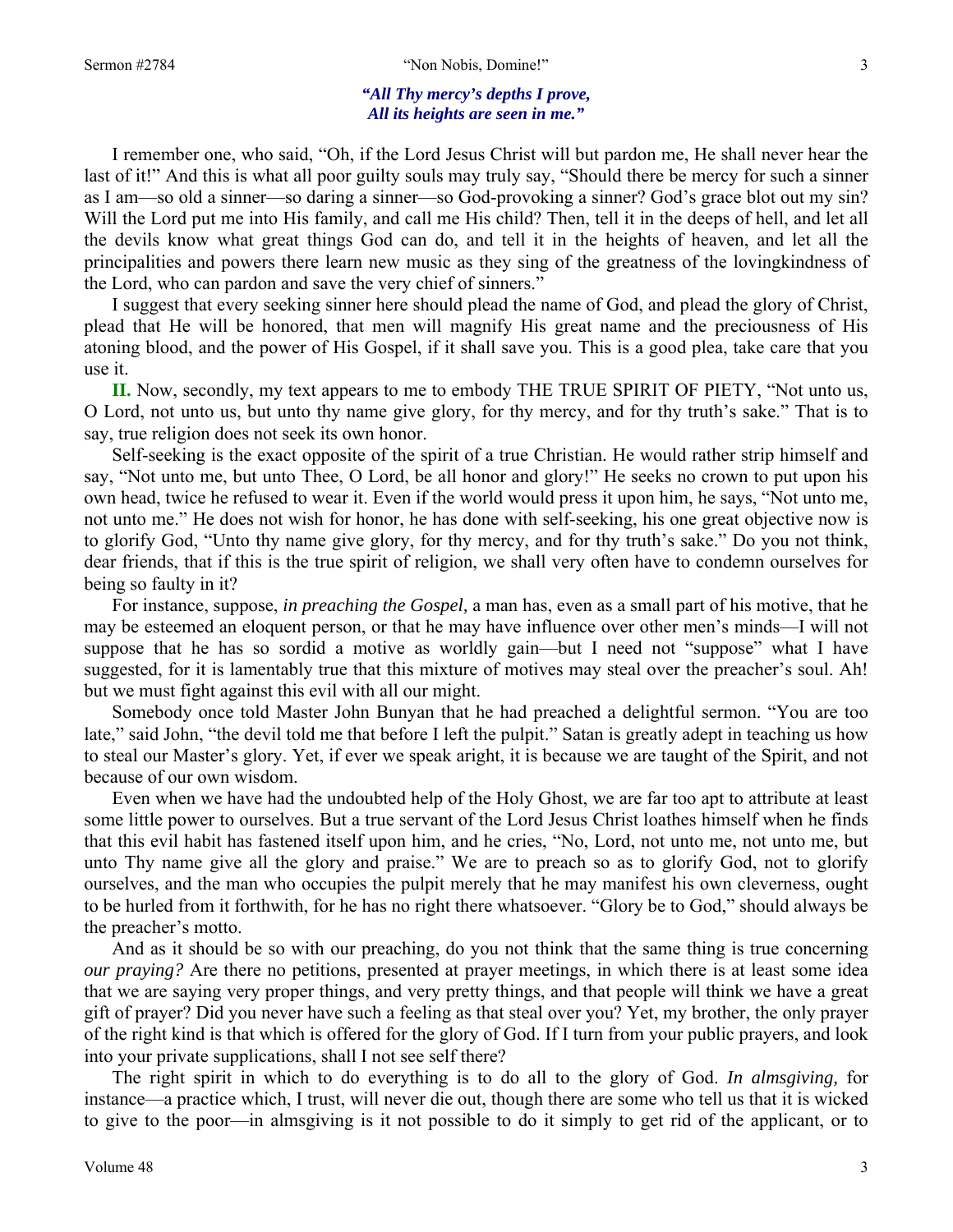satisfy your own conscience, or that you may be thought generous? That is not right, we must give our alms to God alone. Let not our right hand know what our left hand gives, for it is not to man that we are giving it, but as unto the Lord. Let our thankoffering be dropped into the box, and nothing be said about it. Let us get as far as possible from the spoiling glance of the human eye, that the whole act may be as a spring shut up, a fountain sealed, something done for Jesus, and for Jesus only, that He may have it, and have all the glory of it.

And *in any service that you may render,* do you not know that it must be done simply and only for Christ's sake if it is to be acceptable to Him? Yet often, you can scarcely set a man to open pew doors, or to give out a hymn, or to teach a Sunday school class, but "great I" will be sure to lift its head unless it is constantly kept under. Pride grows swiftly, like other ill weeds. Yet remember that whatever we do in order that we may make ourselves the end and object of it, is spoiled in the doing, and is not pleasing to God. Indeed, we are not offering it to God, we are offering it to ourselves.

May we never be swayed by the fear of man, or the wish to win human approbation! May we do that which we believe to be right, because it is right, and because we wish to honor and glorify God in doing it, and when we are rendering any service to the Master, let us never wish for human eyes to see it. That is the true spirit of piety, may God grant that we may have it to the full!

But oftentimes, we cherish another kind of spirit. Even the sweet singer among you may be singing a hymn "to the praise and glory of God," yet be thinking to himself or herself, all the while, "Do not those who are listening to me think that I have a very sweet voice?" Or possibly, you are in the Sunday school, and you feel, "Well, now, I really am one of the most efficient teachers here. They must think a great deal of me, or they ought to, at any rate."

Very often, even in the household, when we have done some little thing, we congratulate ourselves upon it, and feel that everybody ought to pat us on the back, and burn a little incense in our honor. Ah, dear friends, if we think anything like this, may the Lord speedily drive it out of us! Such poor creatures as we are, if the Lord would let us be doormats for all His saints to wipe their dirty boots upon, it would be an honor to us.

If He only allows us to be hewers of wood, or drawers of water, like the Gibeonites of old—and if He accepts what we do, it will be all of His grace. But for us to set up on our own account, to live to ourselves, and to want honor and glory for ourselves—this will never do. We say, of some people, that they are "poor and proud," and truly, that is what we are when we begin to boast. Lord, take away our pride, our poverty will not so much matter then!

**III.** I leave that point, and come, thirdly, to use the psalmist's words in yet another sense. I think that the spirit of my text is A SAFE GUIDE IN THEOLOGY.

When I am going to read the Scriptures, to know what I am to believe, to learn what is to be my creed, even before I open my Bible, it is a good thing to say, "Not unto us, O LORD, not unto us, but unto thy name give glory, for thy mercy, and for thy truth's sake." This is, to my mind, a test of what is true and what is false.

If you meet with a system of theology which magnifies man, flee from it as far as you can. If the minister, whom you usually hear, tries to make man out to be a very fine fellow, and says a great many things in his praise, you should let him have an empty place where you have been accustomed to sit. This shall be an infallible test to you concerning anyone's ministry. If it is man-praising, and man honoring, it is not of God.

The Negro said, of a certain preacher in America, "He do make God so great." I would that it might be said of all of us that our preaching made God great. That plan of salvation that makes man to be somebody, is a wrong one, depend upon it, for he is a nobody, and nothing. That kind of preaching which leaves a great deal for man to do, and tells him he can do it, well, brethren, let those people who are so very good, and strong, and great, go and listen to it, but as for you and me—at any rate, for the most of us—we know that by nature, we are dead in trespasses and sins, that our strength is perfect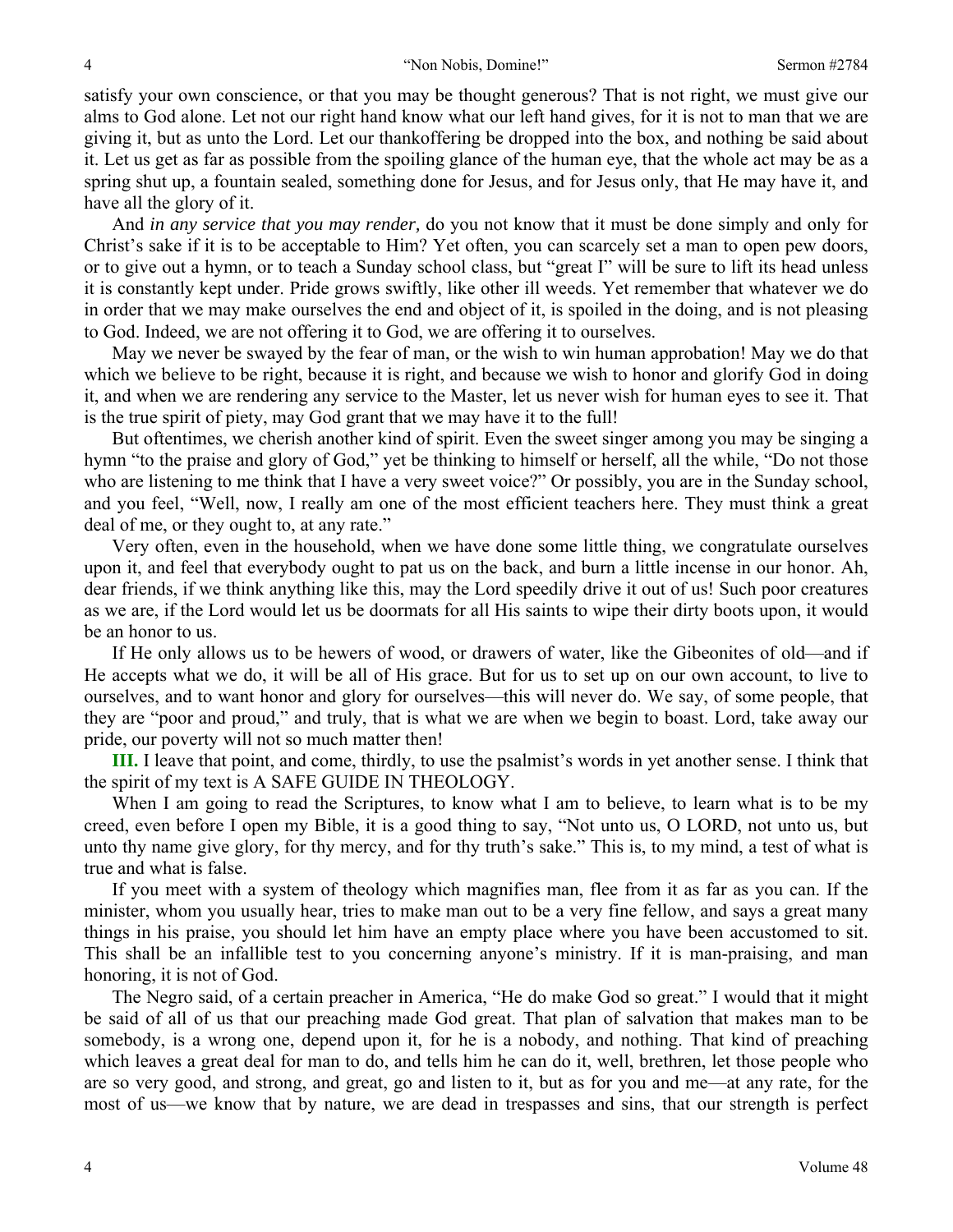weakness, and therefore, the kind of preaching that exalts man does not suit our experience. We do not ask for it, nor do we want it. It will poison those who receive it, for it comes not from God.

This is why I believe in *the doctrines of grace*. I believe in divine election, because somebody must have the supreme will in this matter, and man's will must not occupy the throne, but the will of God. The words of JEHOVAH stand fast like the great mountains, "I will have mercy on whom I will have mercy, and I will have compassion on whom I will have compassion." The sovereignty of God is a doctrine which lifts Him up high, and therefore do I accept it, and reverently bow before it.

According to some men, it seems that salvation is mainly the work of the creature. Christ died for him, but Christ may have died in vain unless he, by something that he does, makes Christ's death effectual. That kind of teaching I do not believe, because it throws the onus of redemption, after all, upon man, and makes him to give efficacy to the redemption of Christ.

Nay, verily, but I believe that those, for whom Christ gave Himself as a ransom price, shall surely be His forever, and that He did really redeem them, and needs not that they add anything to make that everlasting ransom price sufficient and available for their deliverance.

There are some who seem to think, that the sinner takes certain steps towards God before God comes to him, but it is not so. The sinner is dead, and life must come to him from God ere he can stir from the grave, or even have a wish to stir therefrom. And there are some who teach that after man is saved, he still needs to keep himself and confirm himself in grace, in fact, that his salvation depends upon himself. But it is not so, for He who has called us, and saved us, has given us gifts which are without repentance, which He will never take back, and having once loved us, He will love us to the end. We are firmly persuaded that He who has begun a good work in us will perform it until the day of Jesus Christ.

From top to bottom, salvation is all of the grace of God. From its first letter, Alpha, to its last letter, Omega, it is all grace, grace, grace. There is no room for human merit, and no room for confidence in self whatsoever, there is room for good works, yet no room for glorifying in them, "for we are his workmanship, created in Christ Jesus unto good works, which God hath before ordained that we should walk in them."

You know that jewelers have certain tests by which, if you take them a ring or a coin, they can tell you at once whether it is gold or silver. Here is a test for you to apply, and by it you may tell whether a thing is true or not. Does it glorify God? Then, accept it. If it does not, if it glorifies man—puts human will, human ability, human merit, into the place of the mercy and the grace of God—away with it, for it is not food fit for your souls to feed upon. I wish that all Christians were more concerned for the glory of God than they are. Surely, then, they would become sounder in doctrine than many are nowadays.

**IV.** The fourth way of using our text is this. It seems to me to be A PRACTICAL DIRECTION IN LIFE.

You want to know, young man, how to direct your steps aright, and wherewithal to cleanse your way. This text will help you, dear brother, *in the selection of your sphere of service*. You will always be safe in doing that which is not for your own glory, but which is distinctly for the glory of God. Have you two situations offered to you? Are they equally remunerative, or equally difficult? Select that one in which you may hope to glorify God more than you could in the other. This is the voice behind you which says, "This is the way; walk ye in it." Are you choosing a profession, or seeking an honorable career in life? Then, I pray you, let this text guide you.

Adoniram Judson, full of ambition, seeking a great name, met with this text, and rebelled against it, but he says that all his bright visions for the future seemed to vanish as these words sounded in his soul, "Not unto us, O LORD, not unto us, but unto thy name give glory." Are you going to live, young man, to get glory to yourself? It will not do, it will not do. If the Lord loves you, He will not let it be so. "But what, then, am I to do?" you ask. Why, labor so to live, in any calling, that you may bring glory to God in it.

Sometimes, my text will guide you as to which you should choose out of *two courses of action that lie before you*. Did I understand that you have had a little tiff with your brother or sister, and the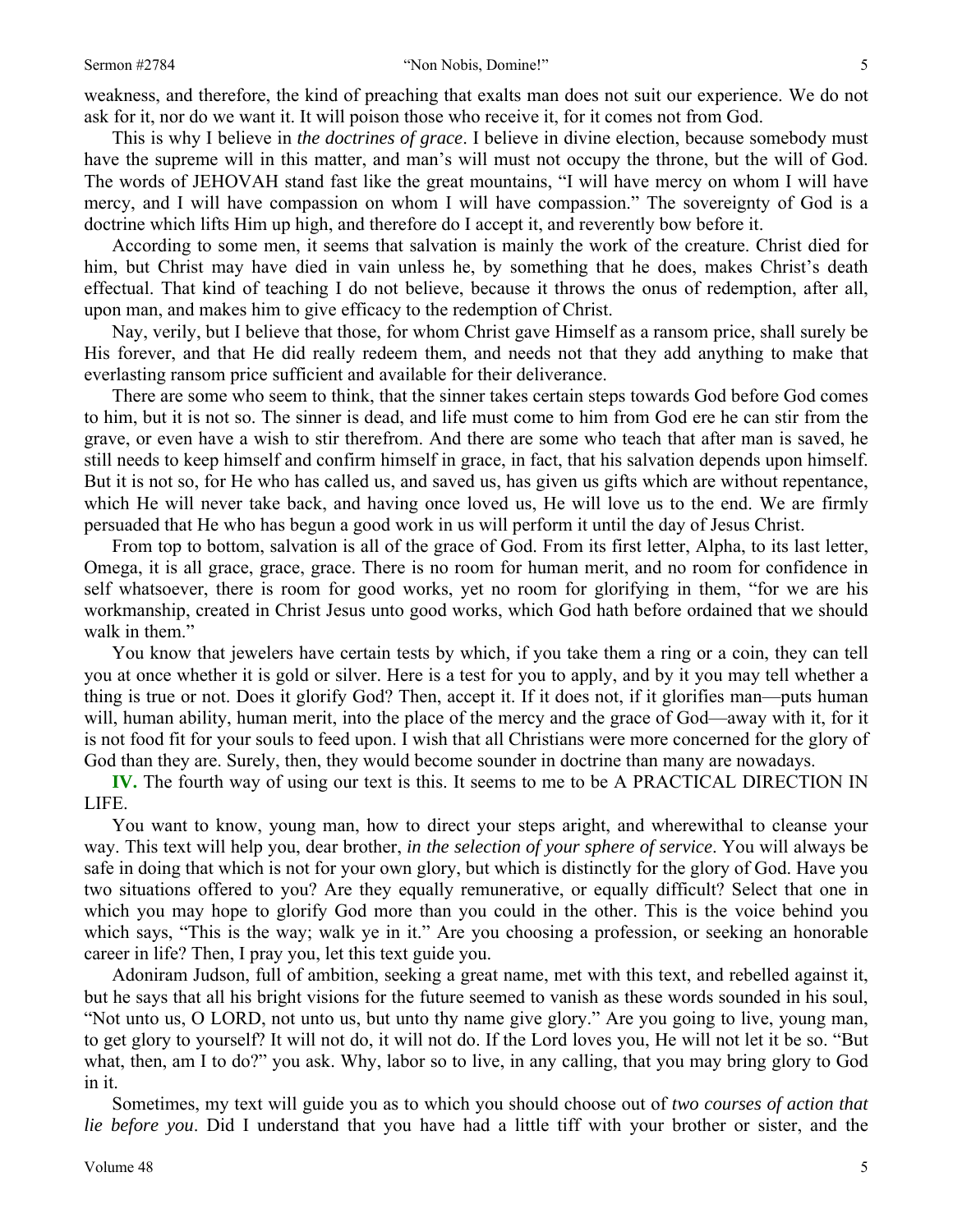question with you is, "What shall I do in this dispute?" Something says, "Go and make it up, and say that you were wrong," but something else says, "Oh, but you know that we must not always be giving way, and yielding, because some people, if you give them an inch, will take an ell!" So, possibly, you do not know which course to take. Which is the one you do not wish to follow? Why! You do not like to humble yourself. Then, that is the plan you should adopt. What flesh revolts against, your spirit should choose. Say, '"Not unto us, O LORD, not unto us, but unto thy name give glory.' I will do that which will most honor my Lord and Master, and not that which would best please myself."

Or it may be that there are two ways in which you might serve God, and you are rather perplexed about which one to choose. One of them would give you a good share of honor, the other would involve more work, and you would not be likely to get much credit out of it. You really do not know which of the two you ought to choose.

I suggest, brother, that the probabilities are that that is the right one for you from which you will get the least credit, at any rate, I am afraid that, if you hold the scales impartially, as you think, your hand will incline just a little to give the preponderance to that which would bring you into fame. Do not do so, school yourself so that you can say, "For my Master's sake alone will I choose that which shall be my course, and I will follow where He leads the way, seeking to give Him all the glory." That is a direction post which, I think, will guide you out of many of the perplexities of life.

**V.** Now, fifthly, and lastly, my text seems to contain within itself THE ACCEPTABLE SPIRIT IN WHICH TO REVIEW THE PAST.

Brothers and sisters, *this is the spirit in which to live*. Has God blessed us? Do we look back upon honorable and useful lives? Has our Sunday school class brought in souls for Christ? Have we been privileged to preach the Gospel, and has the Lord given us converts? Then let us be sure to stick to the text, "Not unto us, O LORD, not unto us, but unto thy name give glory."

Now, young man, if you are beginning to serve the Savior, and He has given you success, your conduct in this first time of testing may decide the whole of your future life. "As the fining pot for silver, and the furnace for gold; so is a man to his praise." There are very few men who can bear success, none can do so unless great grace be given to them, and if, after a little success, you begin to say, "There now, I am somebody, did I not do that well? These poor old fogies do not know how to do it, I will teach them"—you will have to go into the back rank, brother, you are not able to endure success yet. It is clear that you cannot stand praise.

But if, when God gives you blessing, you give Him every atom of the glory, and clear yourself of everything like boasting, then the Lord will continue to bless you, because it will be safe for Him to do so. He is not going to put His treasure, let me tell you, into the leaky vessels of self-exaltation. Nay, nay, He wants good sea-going ships which bear at the masthead the flag on which is inscribed, "Not unto us O LORD, not unto us, but unto thy name give glory."

Ay, and when the time comes for us to die, *this is the spirit in which to die,* for it is the beginning of heaven. What are they doing in heaven? If we could look in there, what would we see? There are crowns there, laid up for those that fight the good fight, and finish their course, but do you see what the victors are doing with their crowns? They will not wear them, no, not they, but they cast them down at Christ's feet crying, "Not unto us, O LORD, not unto us, but unto thy name give glory."

Brother, sister, living, dying, let this be your continual cry. If the Lord favors you, honors you, blesses you, always say, "Not unto us, O LORD, not unto us, be the glory." Are you prosperous in business? Do not be proud of your riches. Are you getting on in education? Do not boast of what you know, for there is a great deal more that you do not know. Has God given you a few converts? Do not begin thinking that you are a mighty soul-winner, for there are many more yet to be won.

The way up is downward. Your Master descended that He might afterwards ascend, and fill all things, and your way of ascent must be downward, downward, downward, so that you become less, and less, and less. Say over and over again, "Not unto us, not unto us," till you utterly loathe the idea of human glory, and let the Lord have all the praise.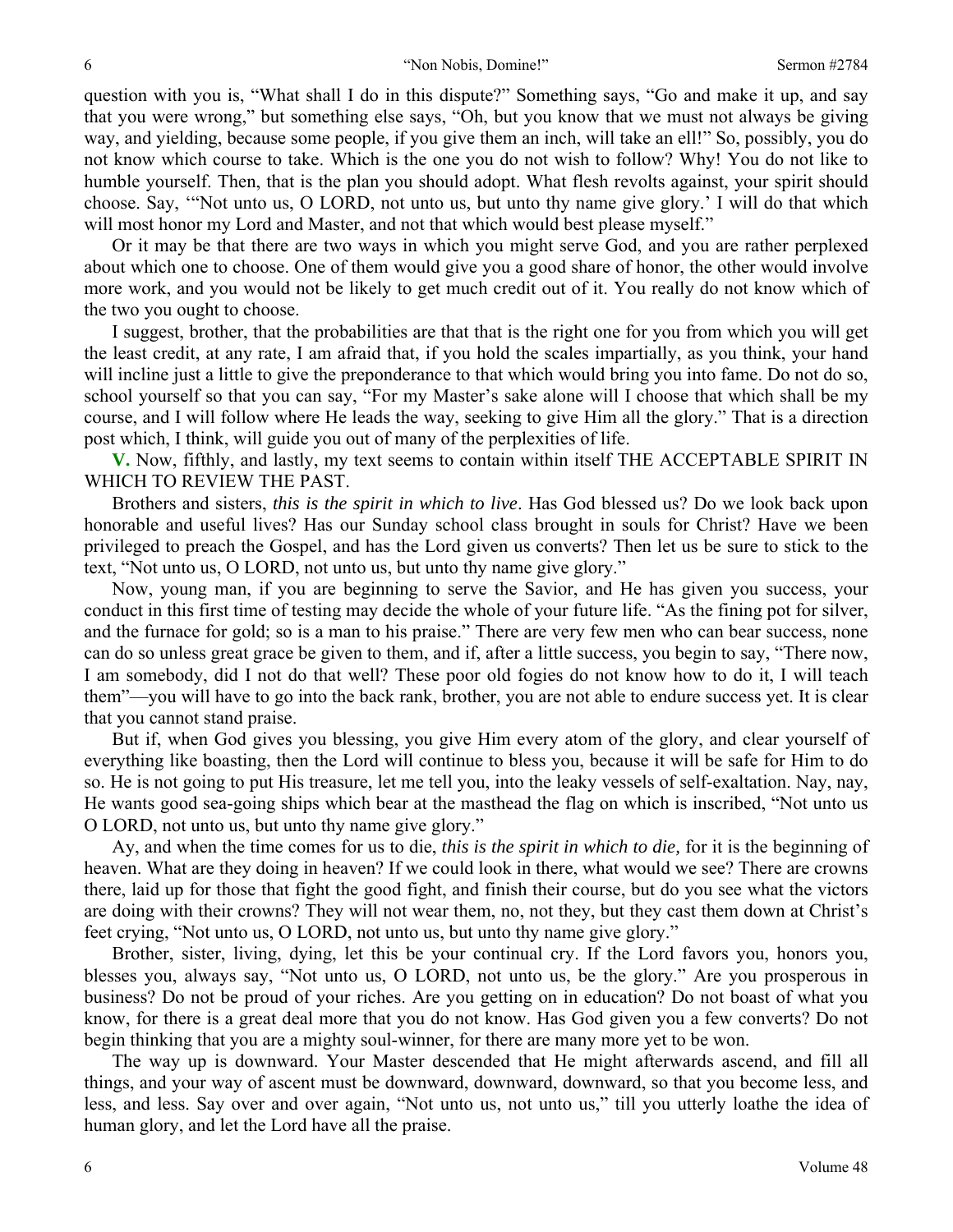given to God alone, for—

As a church, we can look back upon many years of spiritual prosperity, but we must still sing, *"Non nobis, non nobis, non nobis, Domine."* We can bless and magnify the Lord for unity, and peace, and concord, and perpetual increase and success in all the works of our hands. Glory be unto the Lord for it, but as Paul shook off the viper from his hand into the fire, so would we shake off everything that looks like attributing success to ourselves, even to our prayers, our tears, our devotion. Let all the glory be

#### *"To Him all the glory belongs."*

Now I finish by saying that perhaps there is someone here, who is longing to be saved, and the only thing that stands in his way is that he will not come to this point, and say, "Not unto us, not unto us." Ah, my friend! you want to be a little somebody, you want to do something, or be something. Brother, *be nothing,* for then shall Christ be your All in all. Recollect that the end of the creature is the beginning of the Creator. When you have done with every other confidence, then you can have confidence in God. The Lord bless you to this end, for Jesus Christ's sake! Amen,

### **EXPOSITION BY C. H. SPURGEON**

#### *PSALM 115*

This is one of the Hallel psalms which were sung by the Jews at the feast of the passover. It is highly probable that they were sung by our Lord on that memorable night when He instituted the sacred feast which is to be the perpetual memorial of His death, "until he come." They have, however, a message for us who are now gathered together here.

## **Verses 1-2.** *Not unto us, O LORD, not unto us, but unto thy name give glory, for thy mercy, and for thy truth's sake. Wherefore should the heathen say, Where is now their God?*

They talk about what He did when He brought His people up out of Egypt, but they tauntingly ask, "Where is now their God?" Thou art not dead, O God! Nor art Thou even waxing weak, wilt Thou not let the heathen know that they are resisting Thee in vain?

#### **3.** *But our God is in the heavens:*

Where they cannot see Him. But that is just where He should be—in His own royal pavilion, seated upon His own throne—out of gunshot of all His enemies—where He can survey the whole world, where He is dependent upon none, but absolutely supreme over all, "Our God is in the heavens."

#### **3.** *He hath done whatsoever he hath pleased.*

What a grand sentence that is! After all, His eternal purposes are continually being fulfilled. His decrees can never fail to be accomplished. He is not a thwarted and defeated God—not one who has to wait upon His creatures to know their pleasure, but "He hath done whatsoever he hath pleased." How absolute and unlimited those words are! "Whatsoever he hath pleased." He has willed it, and He has done it. As for the heathen who say, "Where is now their God?" we may ask, in holy derision, "Where are *their* gods, and what sort of gods are they?" The psalmist gives the answer.

**4.** *Their idols are silver and gold, the work of men's hands.* 

Mere metal—called precious metal, yet, if made into idols, no better than any other metal. This shows the amount that a man will spend upon making to himself a god that is no god, but what a fool he is to do so! How can a man call that a "god," which did not make him, but which he himself made? "Their idols are silver and gold, the work of men's hands."

#### **5.** *They have mouths, but they speak not:*

I want you to notice how the psalmist seems to have an image before him, and he points first to its head, and mocks at its different parts, and then he points to its hands, and its feet, and he utters scathing sarcasms about the whole person of the idol god.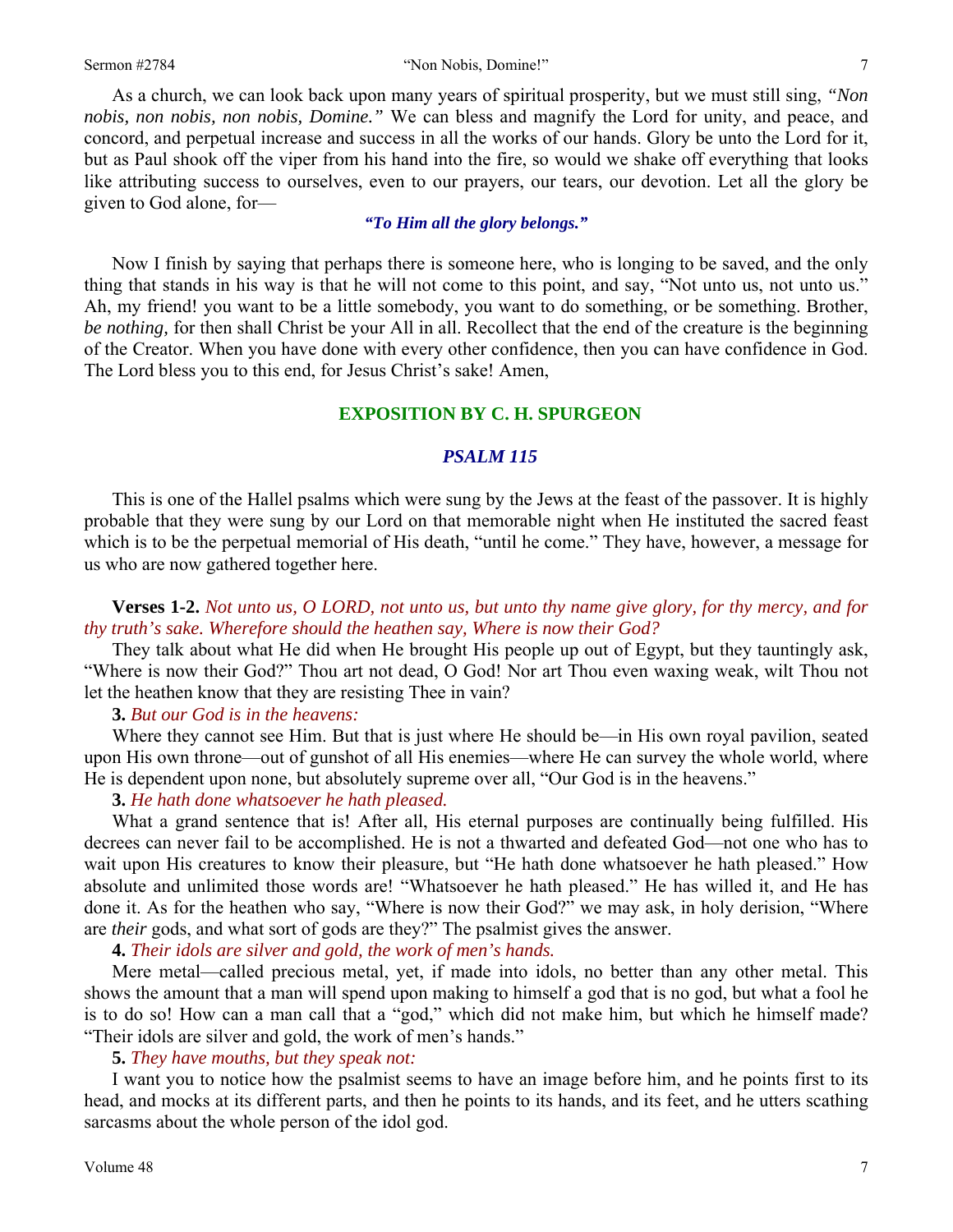**5-7.** *Eyes have they, but they see not: they have ears, but they hear not: noses have they, but they smell not: they have hands, but they handle not: feet have they, but they walk not: neither speak they through their throat.* 

"They have mouths." To carry out their idea of God, the makers of idols have given them mouths, but they cannot speak through them, they are dumb. Shall a man believe a dumb thing to be a god? The idols cannot communicate anything to him, it is not possible for them to speak any word of encouragement, or threatening, or promise, "They have mouths, but they speak not: eyes have they." Some idols had precious gems placed in their heads, to appear like eyes, but they cannot see through them, for they are blind. Is it not a solecism—a contradiction, to speak of a blind god? What a blind man must he be who worships a blind god! "Eyes have they, but they see not: they have ears."

Some Indian idols certainly have ears, for they have elephants' ears, monstrous lobes, and I think, perhaps, the psalmist was referring to such ears as those. "They have ears," he says, "but they hear not." Then what is the use of their ears? You cannot communicate anything to them, so, why do you utter prayers to a thing that cannot hear what you say? Why do you present praises to images that know not what you are saying? "They have ears, but they hear not."

"Noses have they." I note the grim sarcasm of this remark of the psalmist, it reminds me of Elijah's taunting words to the prophets of Baal, "Cry aloud: for he is a god; either he is talking, or he is pursuing, or he is in a journey, or peradventure he sleepeth, and must be awakened." The ancient Hebrews were not accustomed to treat idolatry with any kind of respect, they poured all sorts of ridicule upon it.

Nowadays, we are expected to speak very respectfully concerning all false religions, and some philosophers and divines tell us that there is something good in them all, and they say that modern Papistry, with its gods many, and its rotten rags and cast clouts, which they call relics, is to be treated very delicately. Perhaps someone asks, "Is it not a religion?" Yes, a religion for fools, but not for those who think. "Noses have they, but they smell not." Their devotees fill the room with the smoke of incense, they burn sweet spices before the idols, but their nostrils are not thereby gratified.

"They have hands," says the psalmist, their makers give them hands, "but they handle not." They cannot even receive the offerings presented to them. They cannot stretch out their hands to help their votaries. They are without feeling—so the original tells us, yet they have hands, but they are useless.

"Feet have they, but they walk not." They could not even mount to their shrines by themselves, they must be lifted there, and fastened with nails into their sockets. One of the saddest sights to my mind too sad to be ludicrous—is to see a Popish chapel, as I have often seen it, when the verger is up on the top of the altar, taking down the various images, and dusting the dolls. He, of course, pays them no sort of reverence, but dusts them as your servant does the things in your bedchamber or your drawing room.

Yet these are the things that will be worshipped when the bell rings in an hour's time—these very things that have been dusted, and treated in this fashion, just like ordinary household ornaments.

"Feet have they, but they walk not: neither speak they through their throat." Their priests pretend that by a kind of sacred ventriloquism, they make an articulate muttering, but the psalmist very properly says, "Neither speak they through their throat." They cannot whisper, they cannot even mutter, they cannot make even as much noise as a beast or a bird can, for they are lifeless and useless.

**8.** *They that make them are like unto them; so is every one that trusteth in them.* 

That is to say, they are as stupid and doltish as the idols they make. If they can bow down and worship such things as these, surely the worshippers are fitted for the gods, and the gods for the worshippers.

Now, brethren, recollect that there is a spiritual idolatry that is very much in vogue nowadays. Certain "thinkers"—as they delight to call themselves, whose religion is known as "modern thought" do not accept the one living and true God as He reveals Himself in the Old and the New Testaments, but they make a god out of what they are pleased to call their own consciousness. Truly, their idols are reason and thought—the work of men's brains. Their god does not hear prayer, because it would be absurd, they say, to suppose that prayer can have any effect on Deity. Their god has little or no regard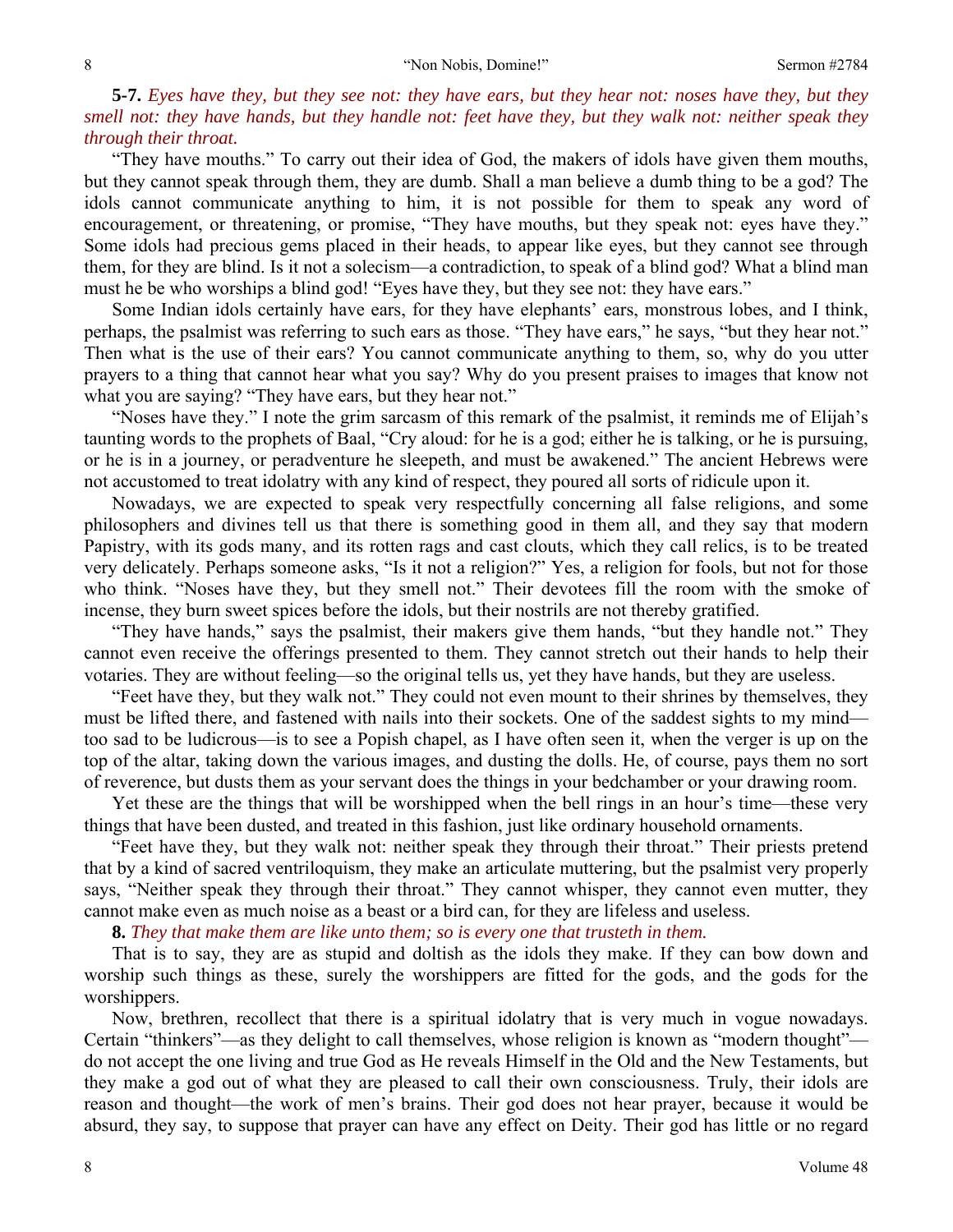for justice, according to them, you may live as you like, but all will come right at last. They hold out a "larger hope" that the wicked will all be restored to God's favor, if that should be the case, there would be no justice left upon the face of the earth or in heaven either.

All this is false. A god that a man can comprehend is not really a god at all. A god that I could excogitate from my own brain must, of necessity, be no god. There can only be the one God who is made known to us by divine revelation. God must be infinitely greater than the human mind, He must be beyond our utmost conception—of whom we can know but little compared with what He really is, and that little He must Himself reveal to us.

Beware, I pray you, of a god that you make for yourself. Take God as you find Him in this Book, and worship Him, otherwise, you will find that there may be mental idols as well as idols of silver, and gold, and wood, and stone.

"The God of Abraham praise." "The God of Abraham, of Isaac, and of Jacob," "the God of the whole earth shall he be called;" the God that led His people out of Egypt, the God of Sinai is the God and Father of our Lord and Savior Jesus Christ, and "this God is our God for ever and ever." Ours is no new religion, it is the religion of JEHOVAH worship, and to this we will cling, whoever may oppose.

**9-11.** *O Israel, trust thou in the LORD: he is their help and their shield. O house of Aaron, trust in the LORD: he is their help and their shield. Ye that fear the LORD, trust in the LORD: he is their help and their shield.* 

The first of this set of sentences seems to me to be addressed by way of exhortation, but the second is a sort of soliloquy in which the psalmist, having exhorted others to trust, says, "Well they may trust, for God is both their active and their passive Helper: 'their help and their shield."' O you who know Him, and love Him, you who are of the house of Israel, however other men may turn aside to idols, keep yourselves steadfast to JEHOVAH, and trust in Him even when He is mocked and ridiculed! O ye who are His ministers, the house of Aaron, especially devoted to His service, you know Him best, and you should trust Him most! O all of you, proselytes of the gate, who are not of the seed of Israel, still fear JEHOVAH, and trust in Him, for He is your help and your shield!

**12.** *The LORD hath been mindful of us: he will bless us; he will bless the house of Israel; he will bless the house of Aaron.* 

He had been mindful of Israel, and this guaranteed that He would still bless His people. "The times are dark and cloudy," the psalmist seems to say, "but by His ancient mercies, our faith is established, and our hope encouraged."

**13.** *He will bless them that fear the LORD, both small and great.* 

Now little ones, look out for the blessing that is meant for you, "He will bless them that fear the LORD, both *small* and great." Those who have but little faith, little joy, little grace, little growth, yet still He will bless.

**14-16.** *The LORD shall increase you more and more, you and your children. Ye are blessed of the LORD which made heaven and earth. The heaven, even the heavens, are the LORD'S: but the earth hath he given to the children of men.* 

This may in part account for the fact that He is not known, and not honored among men. He is Himself in heaven, and for a while, He has left men to follow their own devices. Hence it is that they have set up false gods. But whatever others may do, or not do, let us praise the name of the Lord.

**17.** *The dead praise not the LORD,—* 

No song comes up from that dark charnel house, no praise ascends to God from those that are asleep in the grave. The living among them praise Him in heaven, but "the dead praise not the LORD."

**17-18.** *Neither any that go down into silence. But we will bless the LORD from this time forth and for evermore. Praise the LORD.* 

"Praise the LORD," that is, "Hallelujah." The psalm could not end with a better note than that, so may all our lives end, for our Lord Jesus Christ's sake! Amen.